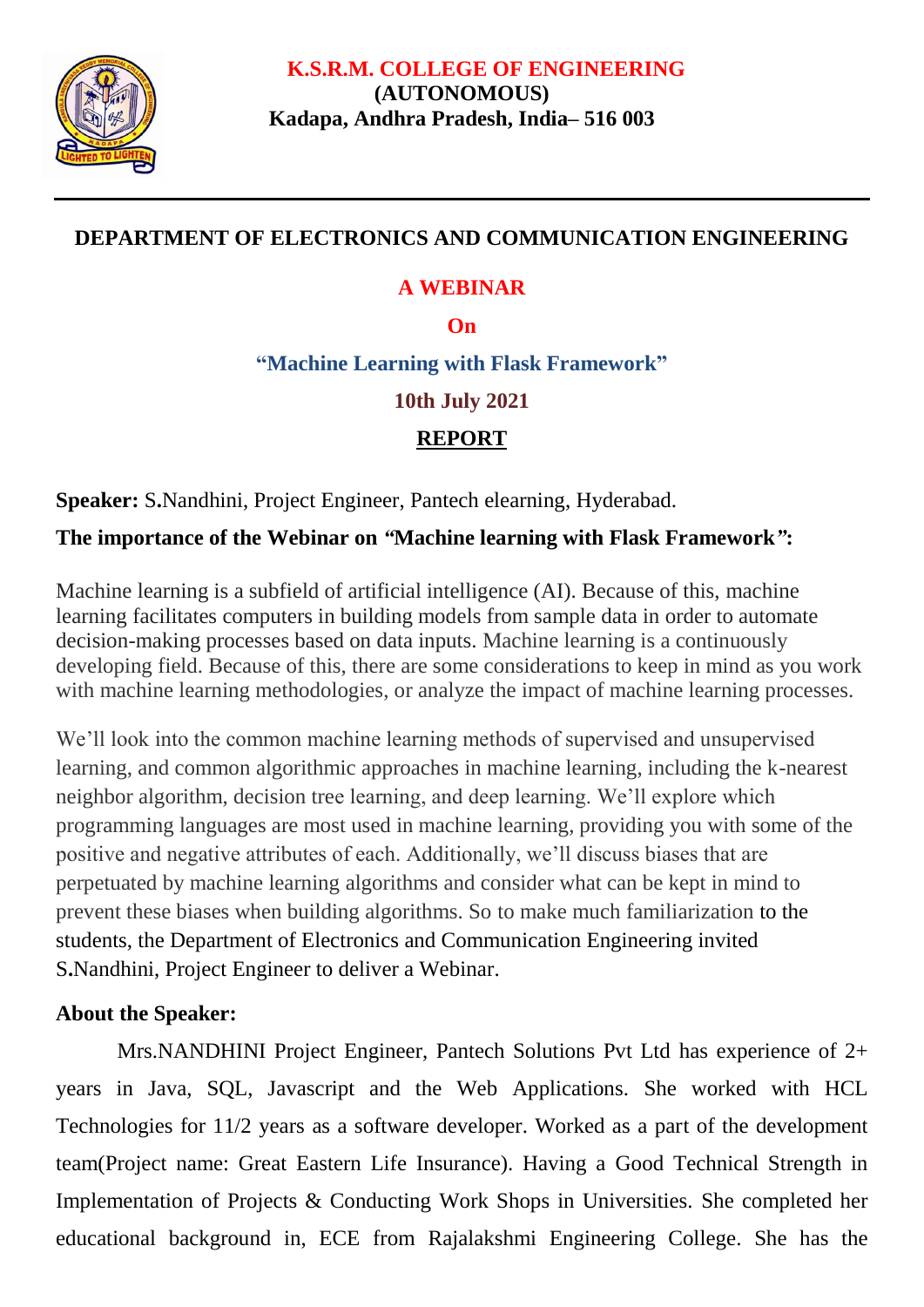Techniccal skills in Programming Languages like Java, Python, HTML, and Javascript. She has work experience as Web Developer and worked for 11/2 years with HCL technologies(as part of a website development team) .The current field of work is Delivering projects(ML and Java),Taking Data science . classes and attending support calls .

#### **The poster of the WEBINAR:**



**Poster of the event**: Webinar on "**Machine learning with Flask Framework***"*

The expert lecture was arranged by Department of ELECTRONICS AND COMMUNICATION ENGINEERING for the B.Tech students of the Department. The venue was organized thorough virtual mode using You-tube application of Pantech elearning. The lecture started at 2:30 PM and ended at 3:30 PM. Prof. G. Hemalatha (HoD), and Sri N.Radhakrishna hosted the event and most of the faculty members of various colleges along with students actively participated in the event. The total number of participants more than 1000 viewed this presentation.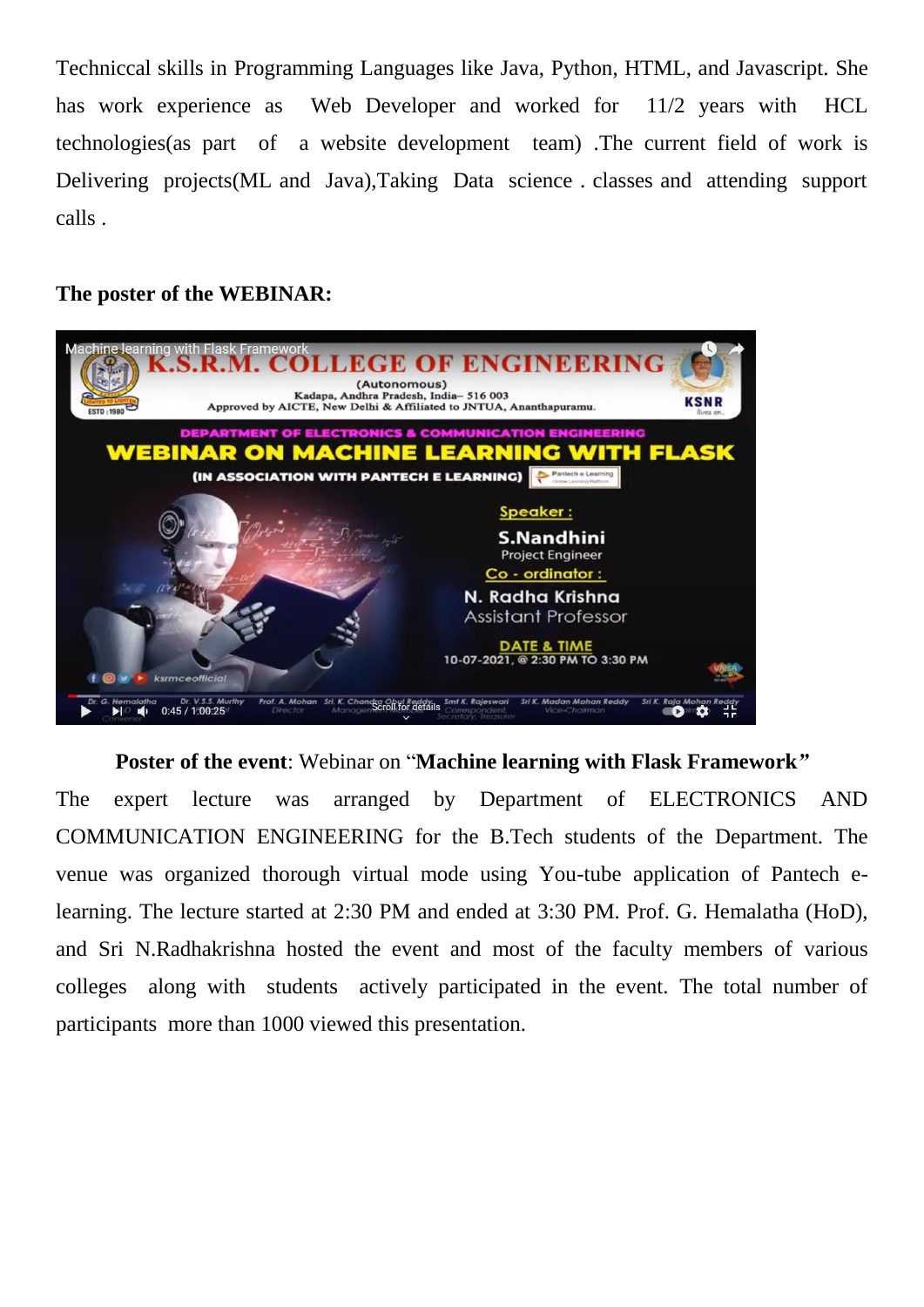#### **The presentation by the Resource person:**

Machine learning is a process by which the human beings learn the things from their past experiences and expectations. This comes under predictive analysis with data analytics. We will learn about deploying Machine Learning models using Flask. We have an overview of how Machine Learning models are built, how Flask servers interact with our Machine Learning model, and how to connect the model with a web application. We can also learn a step-by-step procedure for deploying the model locally.

She shared the importance of deploying a simple Machine Learning model using the Flask webserver. As a demonstration, our Machine Learning model will help us classifying the variety of flowers based on the length and width of sepals and petals. We will build a simple HTML webpage to accept the measurements as input and classify the variety based on the classification model. When building the Machine Learning model, we will make use of the [Iris](https://gist.github.com/netj/8836201) dataset. Machines will follow the instructions given by the Humans.



High lights of the Machine Learning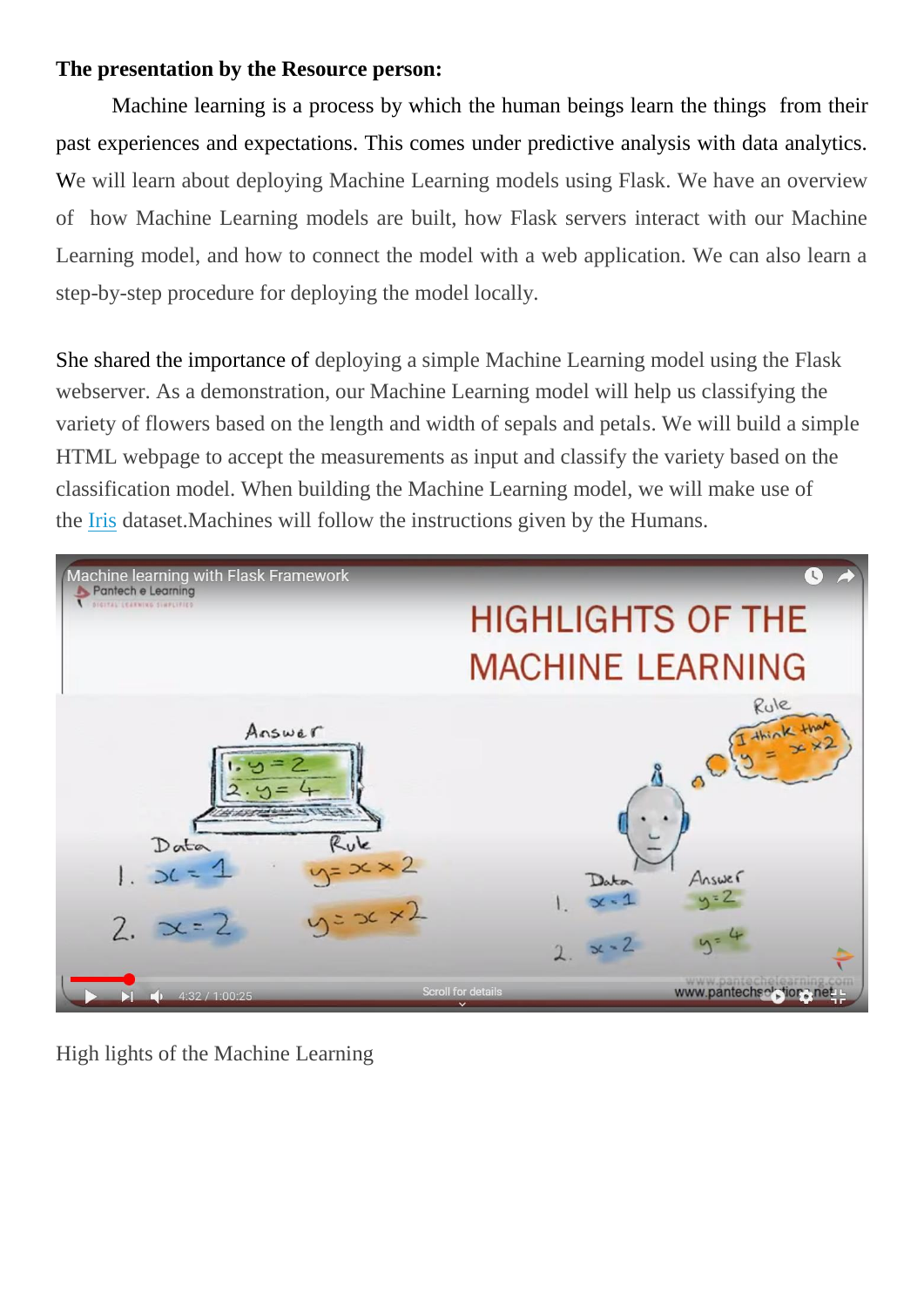

Explaining the Real Life Application of Machine learning



Procedure to install Flask on a machine